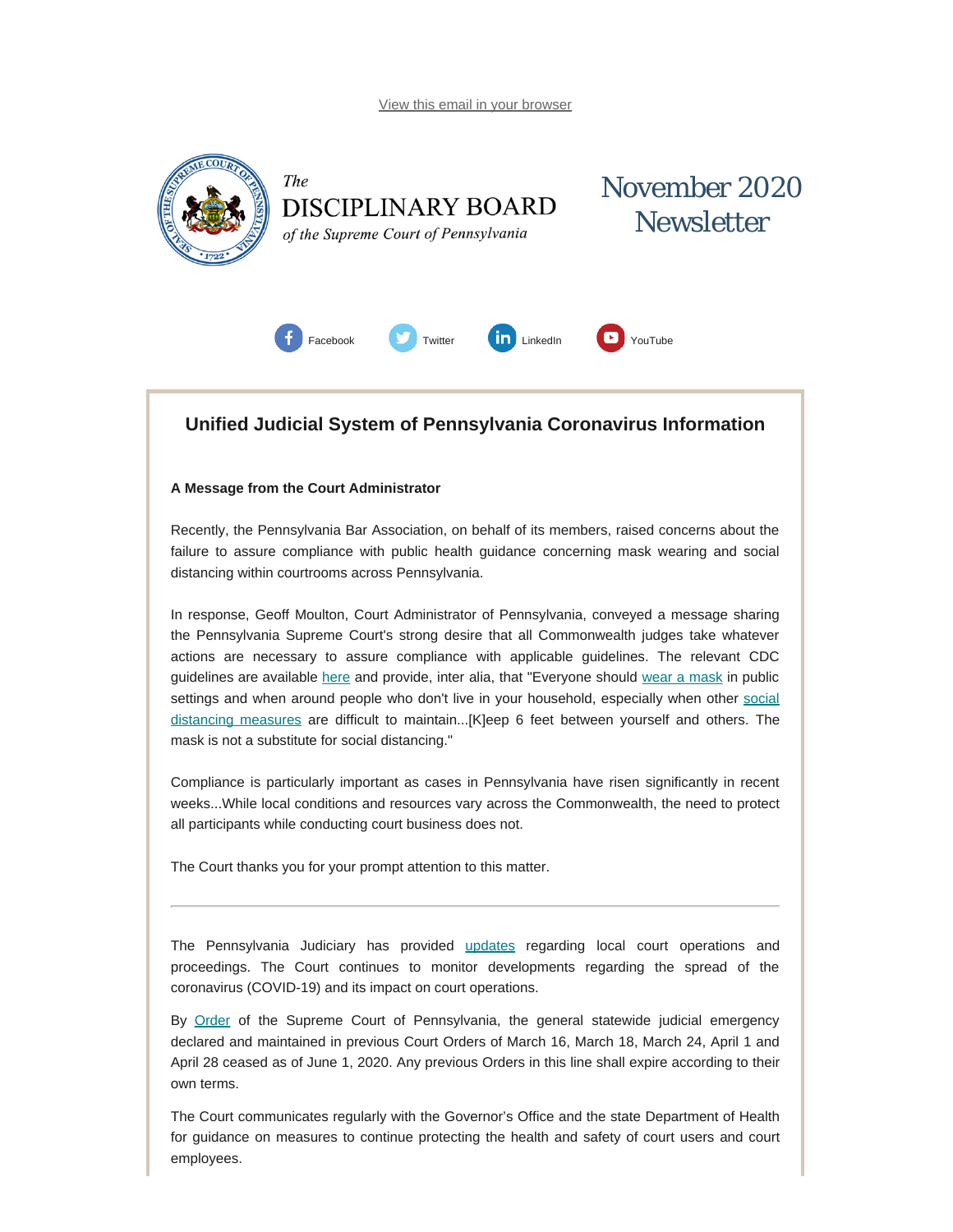Contact your local court for more information or [visit their website.](http://www.pacourts.us/courts/courts-of-common-pleas/) Learn more about [filing](http://www.pacourts.us/learn/protection-orders) [emergency PFAs](http://www.pacourts.us/learn/protection-orders) during this pandemic. You can also learn more about mitigating the spread of the virus at [Health.pa.gov.](https://www.health.pa.gov/topics/disease/Pages/Coronavirus.aspx)

# *From the Chair*

In these turbulent times, we have been faced with unexpected challenges in both our professional and personal lives. "Curiouser and Curiouser," as Alice once observed. Throughout it all, the resilience of our system of government and, in particular, the practice of law within that system, has shone through. We have adapted, and will continue to adapt, to meet the challenges ahead. As attorneys, we are using new technology to zealously represent our clients. Tom Farrell's article on the ethical use of technology in this issue is a must read for all practitioners.



The system established by our founding fathers continues to function. The system of regulation of attorneys established by the Supreme Court of the Commonwealth works for the benefit of all. We are a nation of laws which protects the rights of individuals. As Thanksgiving approaches, let us take time to recognize and appreciate our blessings.

On behalf of the entire Board, we wish you a safe, happy, and healthy Thanksgiving.

James C. Haggerty Board Chair

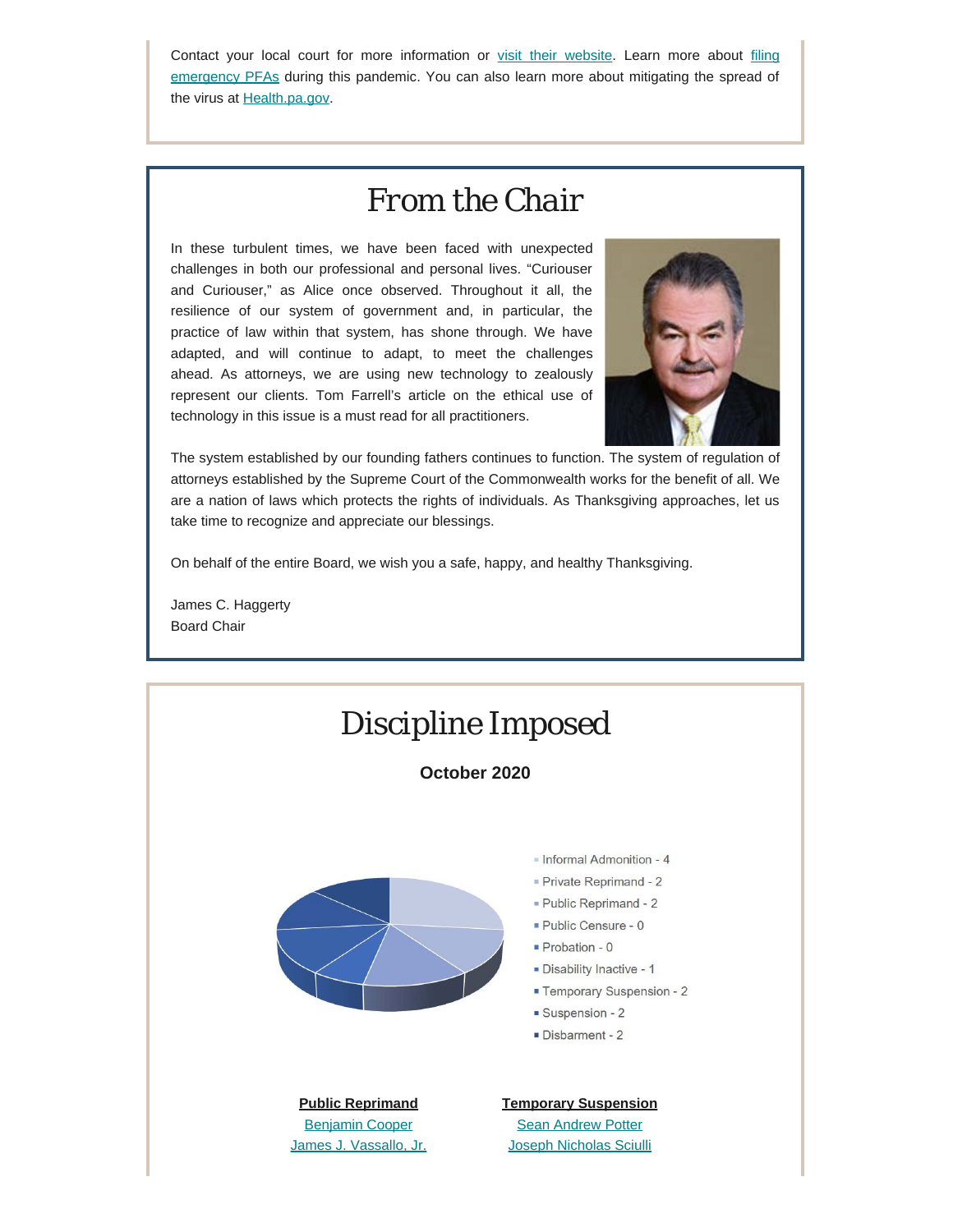**Suspension** [Frank C. Arcuri](https://www.padisciplinaryboard.org/for-the-public/find-attorney/attorney-detail/21317) **[Tracy Paul Hunt](https://www.padisciplinaryboard.org/for-the-public/find-attorney/attorney-detail/80158)** 

**Disbarment** [Weldon Stephen Caldbeck](https://www.padisciplinaryboard.org/for-the-public/find-attorney/attorney-detail/32027) [Angelo M. Perrucci, Jr.](https://www.padisciplinaryboard.org/for-the-public/find-attorney/attorney-detail/56546)



We encourage you to observe our public disciplinary and reinstatement hearings, oral arguments, and public reprimands on the [Board's YouTube channel.](https://www.youtube.com/channel/UC7Rzfgcm91b2y3TRTXAViHw) View "Upcoming Public Proceedings" at the bottom of the Board's home page, [www.padisciplinaryboard.org.](https://www.padisciplinaryboard.org/)

> November 23 - Stacy Parks Miller Reinstatement Hearing December 2 - William H. Lynch Disciplinary Hearing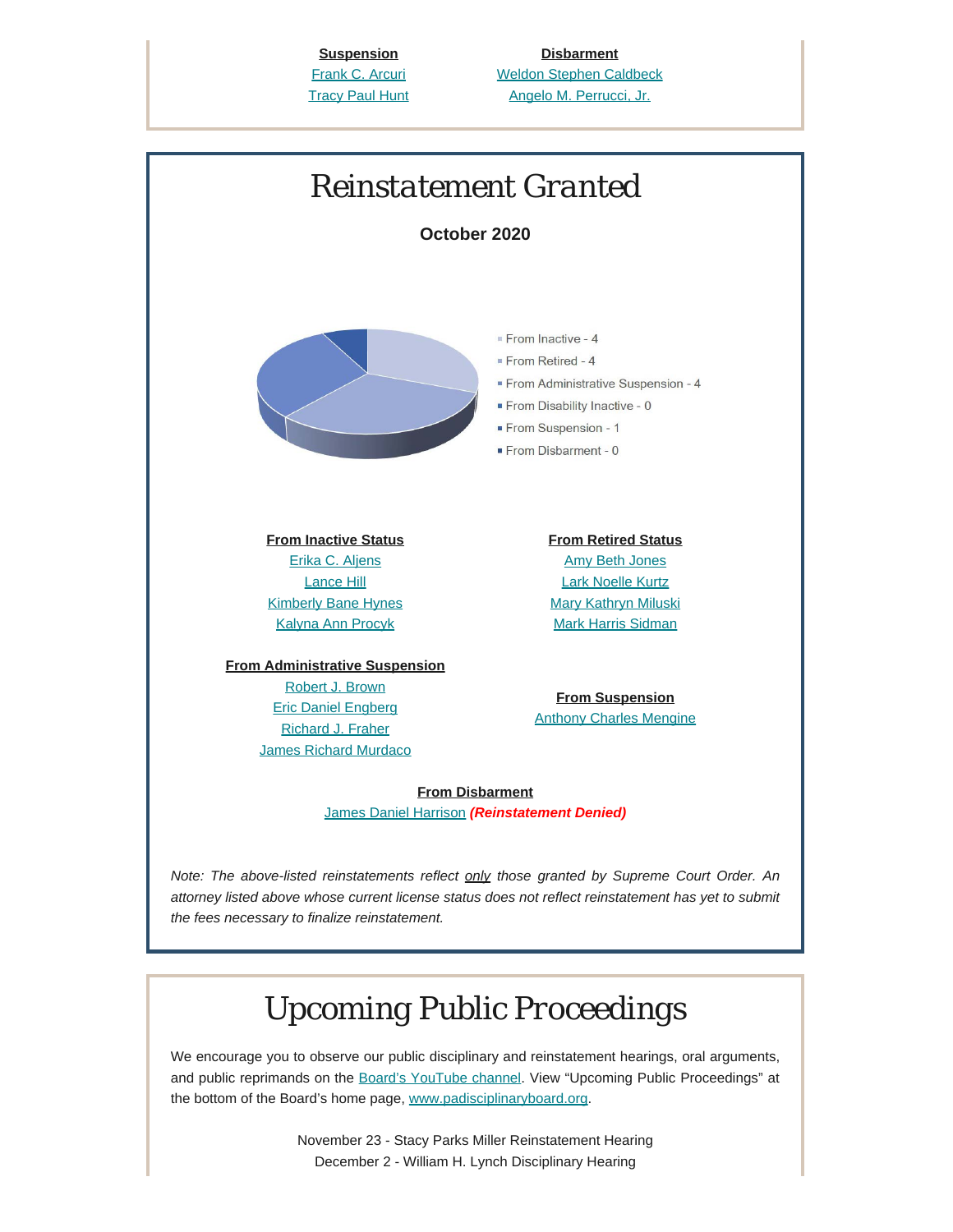December 15 - William D. Hobson Disciplinary Hearing January 4 - Robert J. Colaizzi Reinstatement Hearing January 5 - Brian Joseph Smith Reinstatement Hearing January 7 - Brittany Marie Yurchyk Disciplinary Hearing

*Proceedings are scheduled to begin at 9:30am unless otherwise noted.*

### *Rules*

#### **Supreme Court Adopts Permanent Resignation and Readmission Rule**

By [Order](http://www.pacourts.us/assets/opinions/Supreme/out/Order%20Entered%20-%20104589666118298966.pdf?cb=1) dated October 29, 2020, the Supreme Court has adopted a set of [amendments](http://www.pacourts.us/assets/opinions/Supreme/out/Attachment%20-%20104589666118298899.pdf?cb=1) to the [Pennsylvania Rules of Disciplinary Enforcement](https://www.padisciplinaryboard.org/for-attorneys/rules/rule/5/the-pennsylvania-rules-of-disciplinary-enforcement) to allow for "permanent resignation" from the bar.

One amendment adds a new Rule 404, providing that an attorney who is not under disciplinary investigation may submit for permanent resignation from the bar without disciplinary stigma. The option is also available to attorneys on administrative suspension but not to those against whom a complaint of misconduct is pending. The resignation would not be defined as "discipline" under Rule 204(a). Additionally, an attorney who has permanently resigned under Rule 404 and desires to be readmitted to the Pennsylvania bar may not be reinstated under the Enforcement Rules and must seek readmission to the bar pursuant to the [Pennsylvania Bar Admission Rules.](https://www.pabarexam.org/bar_admission_rules/rulesmenu.htm)

The Order also [amends](http://www.pacourts.us/assets/opinions/Supreme/out/Attachment%20-%20104589666118298899.pdf?cb=1) Rules 102, 201, 204, and 217 to include permanent resignation.

#### **Disciplinary Board Proposes Bankruptcy Notice Rule**

The Disciplinary Board and the Pennsylvania Lawyers Fund for Client Security have published a proposed rulemaking at [50 Pa. Bulletin 5975](http://www.pacodeandbulletin.gov/Display/pabull?file=/secure/pabulletin/data/vol50/50-44/1484.html) (10/31/2020), to require some attorneys to notify the agencies upon becoming a debtor in bankruptcy. The Disciplinary Board proposes to add a new Subsection (6) to [Pa. Rule of Disciplinary Enforcement 208](https://www.padisciplinaryboard.org/for-attorneys/rules/rule/5/the-pennsylvania-rules-of-disciplinary-enforcement#rule-24), regarding discipline, and a new Subsection (4) to [Rule 218\(f\)](https://www.padisciplinaryboard.org/for-attorneys/rules/rule/5/the-pennsylvania-rules-of-disciplinary-enforcement#rule-34), regarding reinstatement. The proposed sections would require any attorney who is subject to unpaid administrative fees, expenses, or penalties and who becomes a debtor in bankruptcy to notify the Executive Director of the Disciplinary Board in writing within 20 days of filing.

The purpose of the rule is to allow the Disciplinary Board to take timely action in the bankruptcy proceeding, when warranted, to contest the dischargeability of the debt in furtherance of the goals of discipline. At least one federal court has held that such obligations are nondischargeable because they are in the nature of a fine or penalty.

The Pennsylvania Lawyers Fund for Client Security is also proposing a new Rule 532 imposing the same requirement on any lawyers who have received notice either of a claim pending with the Fund or of any disbursement by the Fund on a claim against the lawyer.

Comments may be submitted until **December 4, 2020** to:

The Disciplinary Board of the Supreme Court of Pennsylvania 601 Commonwealth Avenue, Suite 5600 PO Box 62625 Harrisburg, PA 17106-2625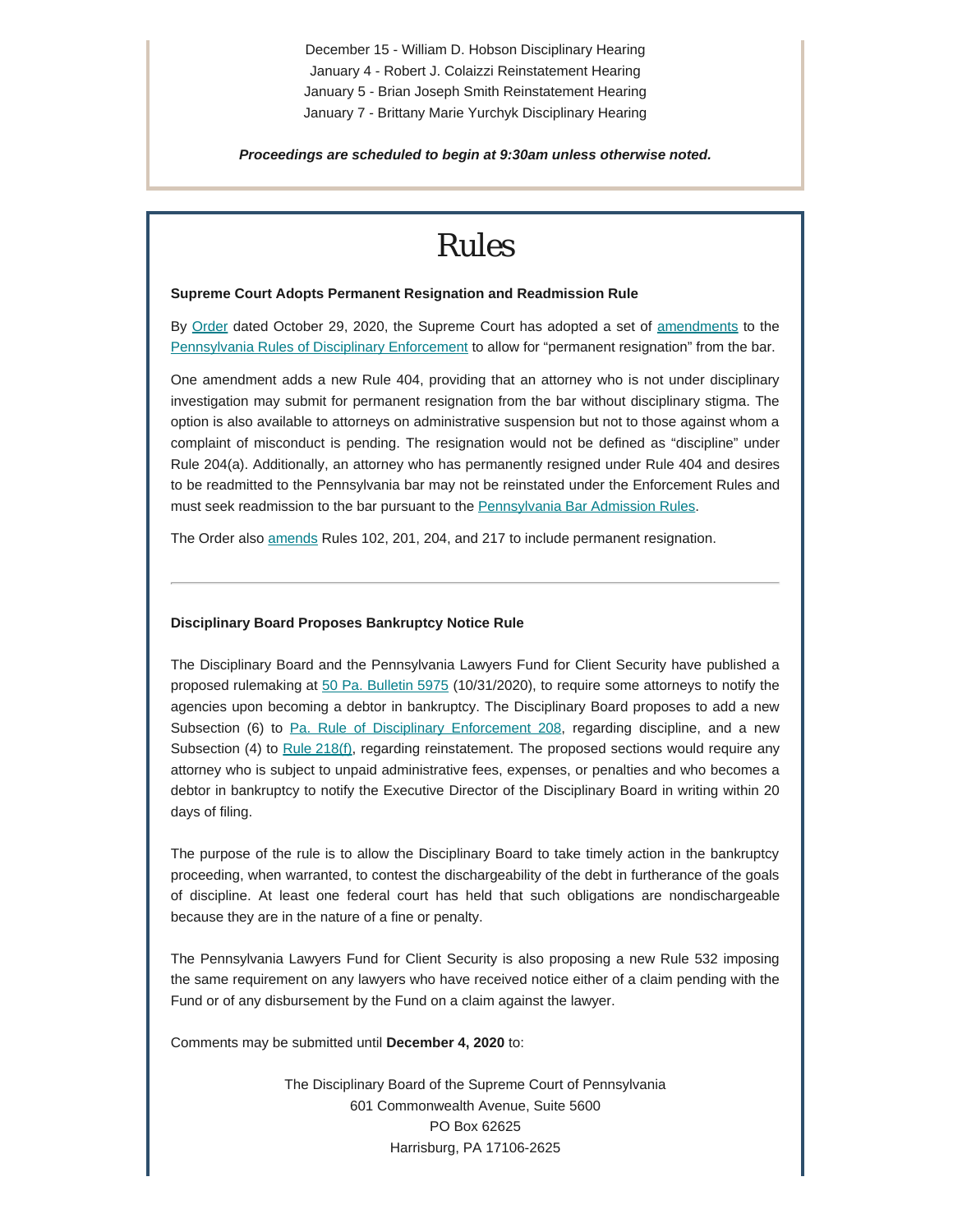#### **Disciplinary Board Proposes Amendment to Stale Matters and Tolling Provisions**

In a proposed rulemaking published at [50 Pa. Bulletin 5977](http://www.pacodeandbulletin.gov/Display/pabull?file=/secure/pabulletin/data/vol50/50-44/1485.html) (10/31/2020), the Disciplinary Board proposes to amend its "Stale Matters" rule, [Section 85.10 of the Disciplinary Board Rules and](https://www.padisciplinaryboard.org/for-attorneys/rules/rule/7/disciplinary-board-rules-and-procedures#rule-77) [Procedures](https://www.padisciplinaryboard.org/for-attorneys/rules/rule/7/disciplinary-board-rules-and-procedures#rule-77) (essentially its statute of limitations). The rule as currently written provides that no complaint is to be considered more than four years after the act or omission on which it is based, but allows tolling of this limit during the pendency of litigation. The amendment would eliminate the reference to "tolling" the applicability of the rule during ongoing litigation involving civil fraud, ineffective assistance of counsel or prosecutorial misconduct, and provide instead that the matter does not become stale until four years of the subject acts or omissions, or two years after the litigation in which the finding was made becomes final, whichever date is later.

The comments to the proposed rulemaking provide an extensive explanation of why the Board concluded that the tolling provision was ineffective to protect the public interest in disciplinary consideration of matters that are often only discovered in the course of litigation. The creation of a two-year window after findings of misconduct in which action may commence is intended to assure that misconduct does not escape disciplinary review just because it is not discovered in time.

Comments may be submitted until **December 4, 2020** to:

The Disciplinary Board of the Supreme Court of Pennsylvania 601 Commonwealth Avenue, Suite 5600 PO Box 62625 Harrisburg, PA 17106-2625 Fax (717) 231-3381 Email [DBoard.Comments@pacourts.us](mailto:Dboard.comments@pacourts.us)

# *Disciplinary Board News*

### **Succession Planning Data Released**

The Disciplinary Board of the Supreme Court of Pennsylvania collected succession planning data from attorneys during the 2020-2021 Annual Attorney Registration process. The aggregate results of the collected data are available [here](https://www.padisciplinaryboard.org/Storage/media/pdfs/20201020/132555-successionplanningdatapublicrelease-2020.10.16.pdf).

#### **Demographic Data Released**

The Disciplinary Board of the Supreme Court of Pennsylvania collected demographic data from attorneys during the 2020-2021 Annual Attorney Registration process. The aggregate results of the collected data are available [here](https://www.padisciplinaryboard.org/Storage/media/pdfs/20201020/163155-diversitydatapublicrelease-2020.10.16.pdf).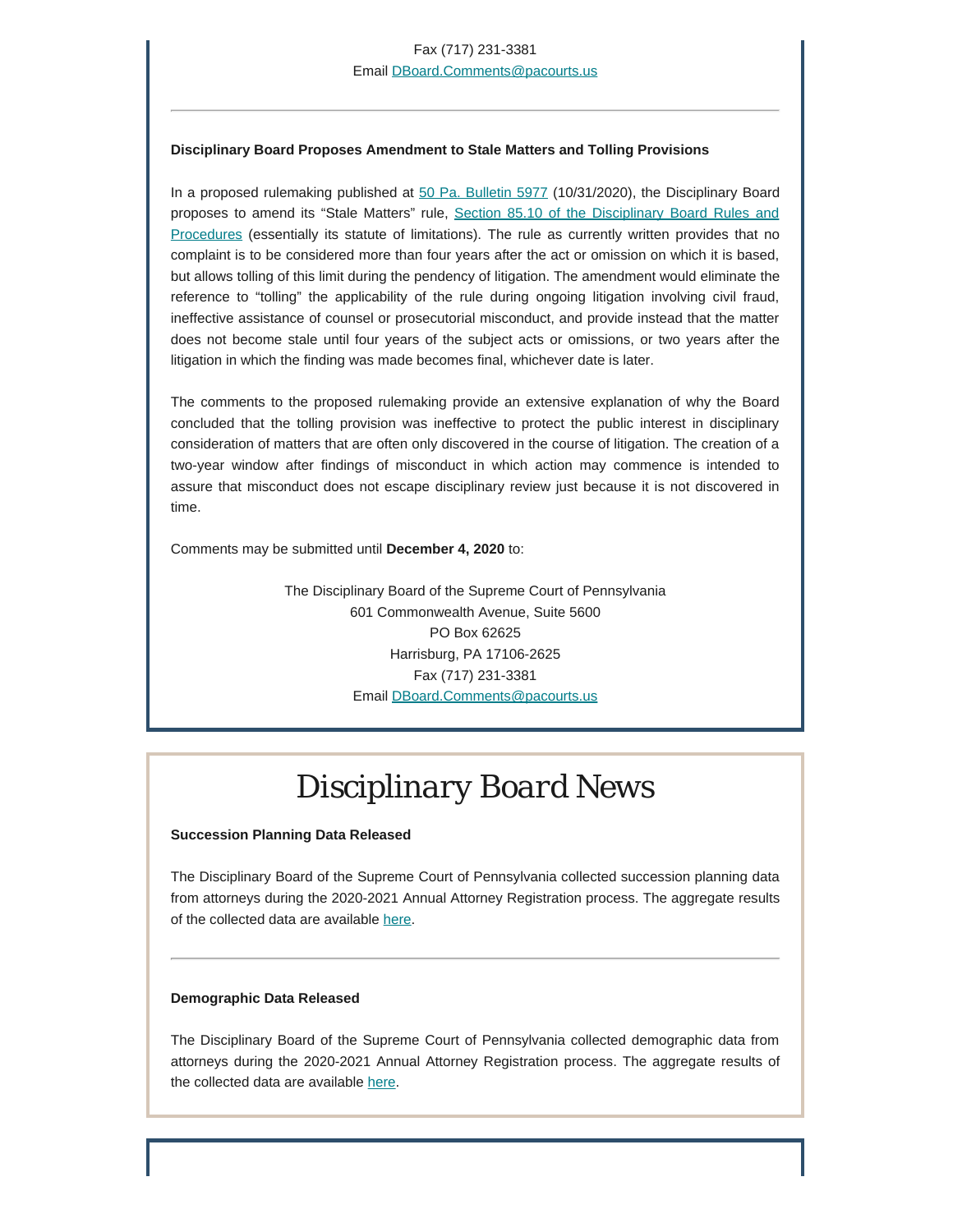### *CDC Corner*

#### **Technology and Ethical Issues**

The coronavirus pandemic has turned our lives topsy turvy. Lawyers are fortunate in that we can work remotely. Of course, this increases our reliance on technology.

Thankfully (for your author), this is only a brief newsletter article, and guidance for the ethical use of technology can be briefly stated: one must understand information technology ("IT") sufficiently to use it effectively in one's representation and to avoid blunders, principally the inadvertent disclosure of confidential information.

#### *Competence*

The competence rule, RPC 1.1, states, "Competent representation requires the legal knowledge, skill, thoroughness and preparation reasonably necessary for the representation." Comment [8] explains, "a lawyer should keep abreast of changes in the law and its practice, including the benefits and risks associated with relevant technology."

In its recent opinion in *[ODC v. Baldwin](http://www.pacourts.us/assets/opinions/Supreme/out/J-63-2019MO.pdf?cb=1),* the Supreme Court applied this rule and sanctioned Penn State University's General Counsel ("GC") for her failure to investigate the University's electronically stored documents and find documents that would have enabled her to prepare and counsel her clients adequately for grand jury testimony. The opinion teaches three important lessons about IT competence. First, use the experts. The Court cited GC's failure to consult with the Penn State IT unit as part of the reason for finding a Rule 1.1 competence violation. Second, do not rely on your non-expert clients. The GC asked her clients to search for responsive documents. That request did not satisfy the Court. Third, if you need time (and resources) to perform a thorough electronic search, get it. The Court acknowledged that the grand jury subpoena left insufficient time for investigation and preparation. But, the Court ruled, she should have requested or moved for a continuance.

#### *Remote hearings and arguments*

Many courts, including the Pennsylvania appellate courts and the Disciplinary Board, have turned to remote video for conferences, arguments and even evidentiary hearings using platforms like Zoom and Webex. This innovation probably will survive the current pandemic. While some attorneys believe that they lose the opportunity to persuade a room with their charisma, it saves time and money, improves safety, and increases accessibility for many litigants and witnesses.

The technology is simple. Schoolchildren use it. Learn it, ask questions, prepare. Ensure that you have a robust uninterrupted connection. Practice how you will stand or sit, how you will arrange your background, and how you will address the screen.

#### *Confidentiality*

Numerous ethics opinions and articles have been issued on the need to secure confidential information when teleworking. *E.g.,* [PBA Formal Opinion 2020-300;](http://www.pabar.org/members/catalogs/Ethics%20Opinions/formal/F2020-300.pdf) [ABA Formal Opinion 482](https://www.americanbar.org/content/dam/aba/administrative/professional_responsibility/aba_formal_opinion_482.pdf); [ABA Formal Opinion 483](https://www.americanbar.org/content/dam/aba/administrative/professional_responsibility/aba_formal_op_483.pdf); [Ethics in the COVID-19 Pandemic \(Michigan State Bar\)](https://www.michbar.org/opinions/ethics/COVID-19). In especially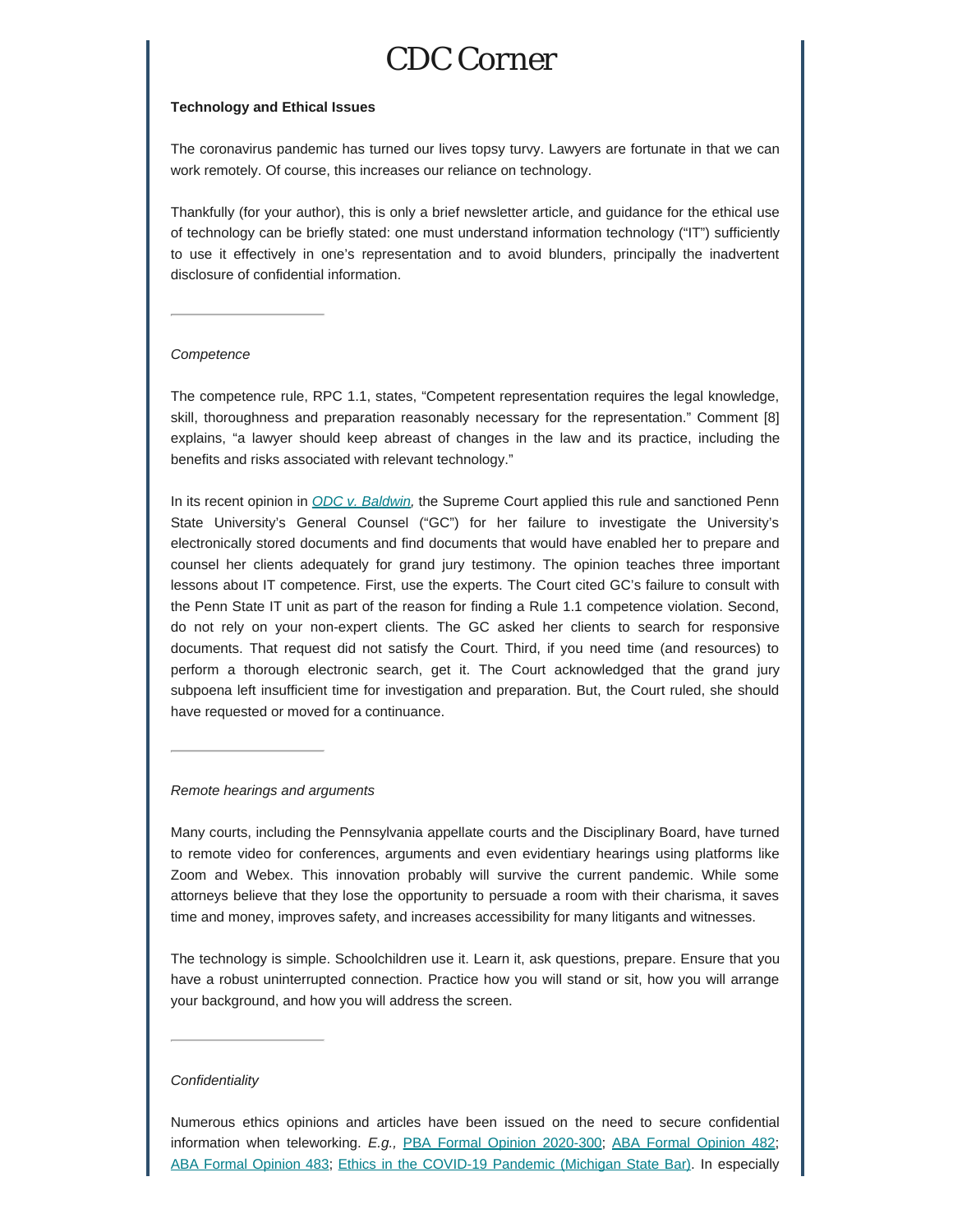sensitive circumstances, that may require encryption of communications. [\(ABA Formal Opinion](https://www.americanbar.org/content/dam/aba/administrative/professional_responsibility/aba_formal_opinion_477.pdf) [477R](https://www.americanbar.org/content/dam/aba/administrative/professional_responsibility/aba_formal_opinion_477.pdf)). But a few minimal standards do emerge. Do not conduct calls or video conferences in the presence of third-parties. Secure devices, such as smart phones or computers, or those files within them that hold privileged information, with passwords. If you want a discussion to be privileged, ensure than all participants are within the attorney-client tent – clients, signatories to an explicit common interest agreement, or consultants within the privilege. Finally, do not bcc ("blind carbon copy", from when there were such things), clients on emails with third-parties. *See* [PBA](http://www.pabar.org/site/Portals/0/Ethics%20Opinions/Formal/F2020-100.pdf?ver=2020-04-07-075928-177) [Formal Opinion 2020-100.](http://www.pabar.org/site/Portals/0/Ethics%20Opinions/Formal/F2020-100.pdf?ver=2020-04-07-075928-177)

The use of social media can raise numerous issues beyond the scope of this article – advertising issues, the inadvertent creation of an attorney-client relationship by giving advice, improper contacts with jurors and parties (*see, e.g., [ODC v. Stacey Parks Miller\)](http://www.pacourts.us/assets/opinions/DisciplinaryBoard/out/32DB2017-Miller.pdf?cb=1)* – but a reminder of one bearing on confidentiality: Rule 1.6's requirement of confidentiality extends beyond the attorneyclient privilege and forbids disclosure, absent the client's informed consent, of all "information relating to representation of a client." Therefore, exercise caution when posting about your victories, telling war stories, or complaining about your clients online.

#### *Communication*

A final observation about information technology. You should assume that anything you email, message, or video-confer will be recorded – for posterity. Be discrete, be professional, be courteous, be ethical in everything you say and write, even into the electronic ether.

Thomas J. Farrell Chief Disciplinary Counsel

# *Articles of Interest*

#### **When Must a Personal Relationship Be Disclosed? ABA Formal Opinion Weighs In**

A new opinion by the American Bar Association's Standing Committee on Ethics and Professional Responsibility, [Formal Opinion 494](https://www.americanbar.org/content/dam/aba/administrative/professional_responsibility/aba-formal-opinion-494.pdf), provides guidance as to what kind of personal relationships must be disclosed to a client to obtain informed consent. The ABA provides a [summary](https://www.americanbar.org/news/abanews/aba-news-archives/2020/10/aba-issues-new-guidance-for-lawyers-to-navigate-conflicts-based-/) of the opinion.

[Rule 1.7 of the Rules of Professional Conduct](https://www.padisciplinaryboard.org/for-attorneys/rules/rule/3/the-rules-of-professional-conduct#rule-148) prohibits a lawyer from representing a client if he or she has a concurrent conflict of interest, which occurs when there is a significant risk that the representation of the client will be materially limited by the lawyer's responsibilities to a third person or by a personal interest of the lawyer. Under Rule 1.7(a)(2), the lawyer may proceed with the representation if the client gives informed consent. Under the definition of Rule  $1.0(e)$ , informed consent is only possible if the lawyer has communicated adequate information and explanation about the conflict to allow the client to make an informed decision. A concurrent conflict can arise where a lawyer has a personal relationship with opposing counsel or another significant actor in the matter.

The opinion addresses three categories of relationships: intimate relationships, friendships, and acquaintances. [Read more...](https://www.padisciplinaryboard.org/news-media/news-article/1345/when-must-a-personal-relationship-be-disclosed-aba-formal-opinion-weighs-in)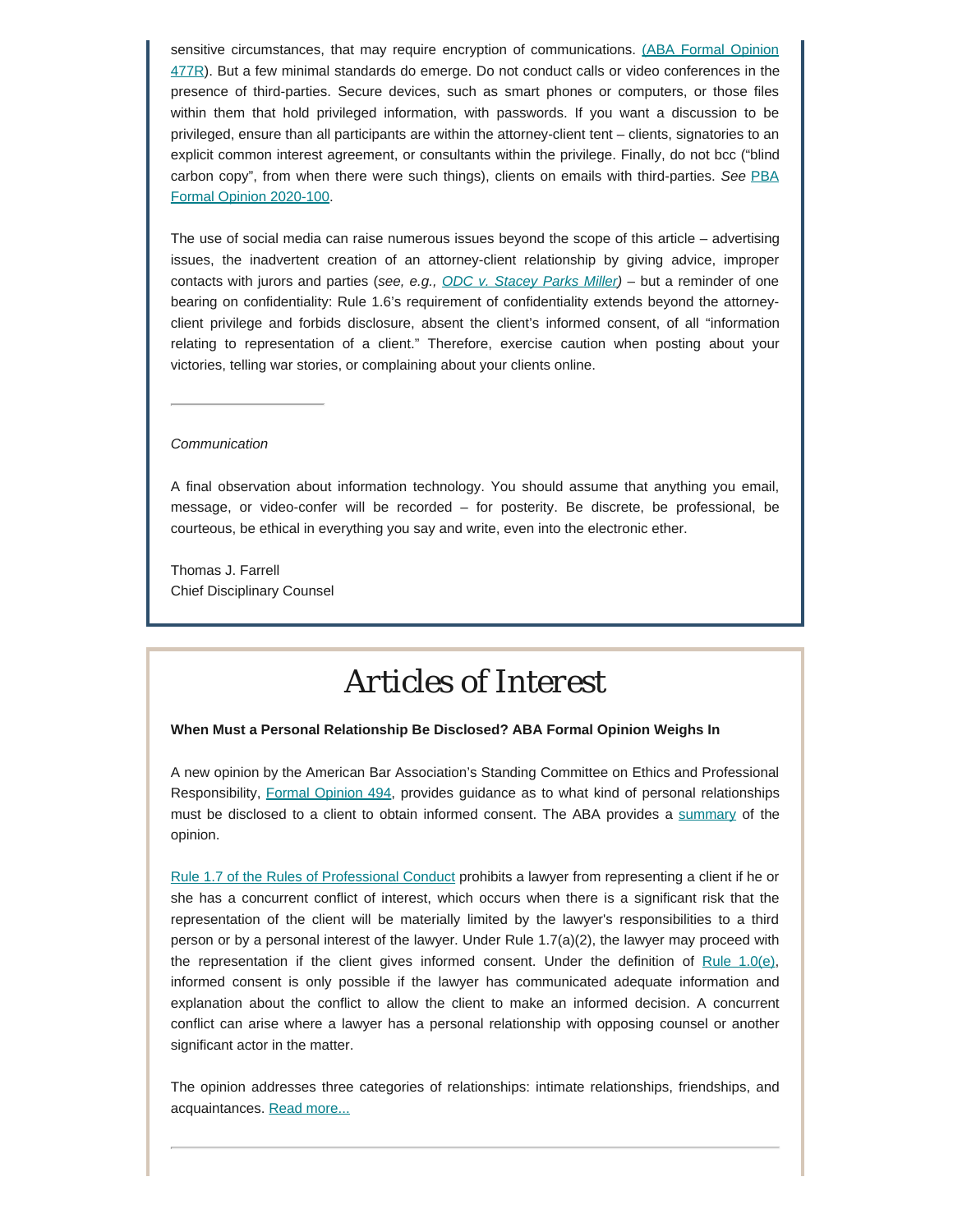#### **ABA Young Lawyers Study: Student Debt Crushing Young Lawyers**

The ABA's Young Lawyers Division has released its [2020 Law School Student Debt Survey](https://www.americanbar.org/groups/young_lawyers/student-loans/) [Report,](https://www.americanbar.org/groups/young_lawyers/student-loans/) which contains some dramatic findings about the effect of student debt on law students and young lawyers. The Division published a [summary of the report](https://www.americanbar.org/news/abanews/aba-news-archives/2020/10/survey-reveals-the-extent-and-ill-effects-of-law-student-debt--r/). The [ABA Journal](https://www.abajournal.com/news/article/law-student-debt-averages-165k-at-graduation-creating-stress-and-restricting-choices-survey-says) and the [Legal Intelligencer](https://www.law.com/thelegalintelligencer/2020/10/26/i-lie-awake-at-night-new-study-highlights-the-mental-toll-of-law-school-debt/?kw=%27I%20Lie%20Awake%20at%20Night%27New%20Study%20Highlights%20the%20Mental%20Toll%20of%20Law%20School%20Debt) have provided coverage on the report.

The survey found that more than 75% of respondents had at least \$100,000 in student loans at graduation; over half had more than \$150,000; and more than a quarter had \$200,000 or more. In 2019, law graduates owed an average \$145,000 when they left campus, compared with about \$80,000 in 2003. [Read more...](http://www.padisciplinaryboard.org/news-media/news-article/1346/aba-young-lawyers-study-student-debt-crushing-young-lawyers)

#### **Judge Orders Every Federal Prosecutor in Manhattan to Read Opinion**

A Federal judge in Manhattan was so incensed by the conduct of prosecutors in a case before her that she wrote a [scathing opinion](https://drive.google.com/file/d/1vS7SpDz8eNBrmwmP55q5SWU9w7P4Impc/view), and ordered every Federal prosecutor in Manhattan to read it.

[U.S. District Judge Alison J. Nathan of the Southern District of New York](https://www.abajournal.com/news/article/incensed-judge-orders-every-federal-prosecutor-in-manhattan-to-read-her-decision) found that prosecutors failed to make numerous required disclosures to the defense, made them late when required, and misrepresented facts to the court when called to account, concluding that they "at best, toed the line with respect to their duty of candor."

The defendant, Ali Sadr Hashemi Nejad, was charged and initially convicted for violating sanctions against Iran. After the failures of disclosure came to light, the government then agreed to drop the case, and Nathan vacated the verdict and dismissed the indictment with prejudice. In her September 16 opinion, however, Nathan made it clear dismissal did not end her inquiry into the conduct of the U.S. Attorney's Office. Nathan wrote, "To be clear, the Court does commend the USAO for admitting error and ultimately seeking to do justice in this case. But the dismissal of charges is not a basis for sweeping the Government's repeated failures under the rug."

She ordered that the Acting United States Attorney ensure that all current Assistant US Attorneys and Special Assistant US Attorneys in the jurisdiction read the opinion, and submit a declaration affirming this has occurred. She further ordered all trial team members, supervising unit chiefs, and Special Assistant US Attorneys to submit individual declarations regarding their knowledge of and actions in the case.

#### **Fifteen Ways to Spot a Deepfake**

As we have [written before](https://www.padisciplinaryboard.org/Storage/media/pdfs/20191016/200323-attorneynews10-2019.pdf), new techniques for creating false but remarkably realistic videos, known as "deepfakes," have created a risk that video evidence will be altered and compromised. This creates a need for lawyers who work extensively with video evidence to develop an ability to detect video compromised with deepfake technology.

Norton, a leading company in the field of digital security, has [published a useful guide](https://us.norton.com/internetsecurity-crm-emergingthreats-how-to-spot-deepfake-videos-15-signs-to-watch-for.html?fbclid=IwAR3ZLTjEJXoog2ou1w0LTHb-uC6x1w20R2fs4H0TdVulNBklw0xk7axQqtQ) to spotting deepfakes. The article identifies fifteen signs that the video may have been altered. [Read more...](http://www.padisciplinaryboard.org/news-media/news-article/1347/fifteen-ways-to-spot-a-deepfake)

#### **Doobie Brothers Send Bill Murray Epic Cease and Desist Letter**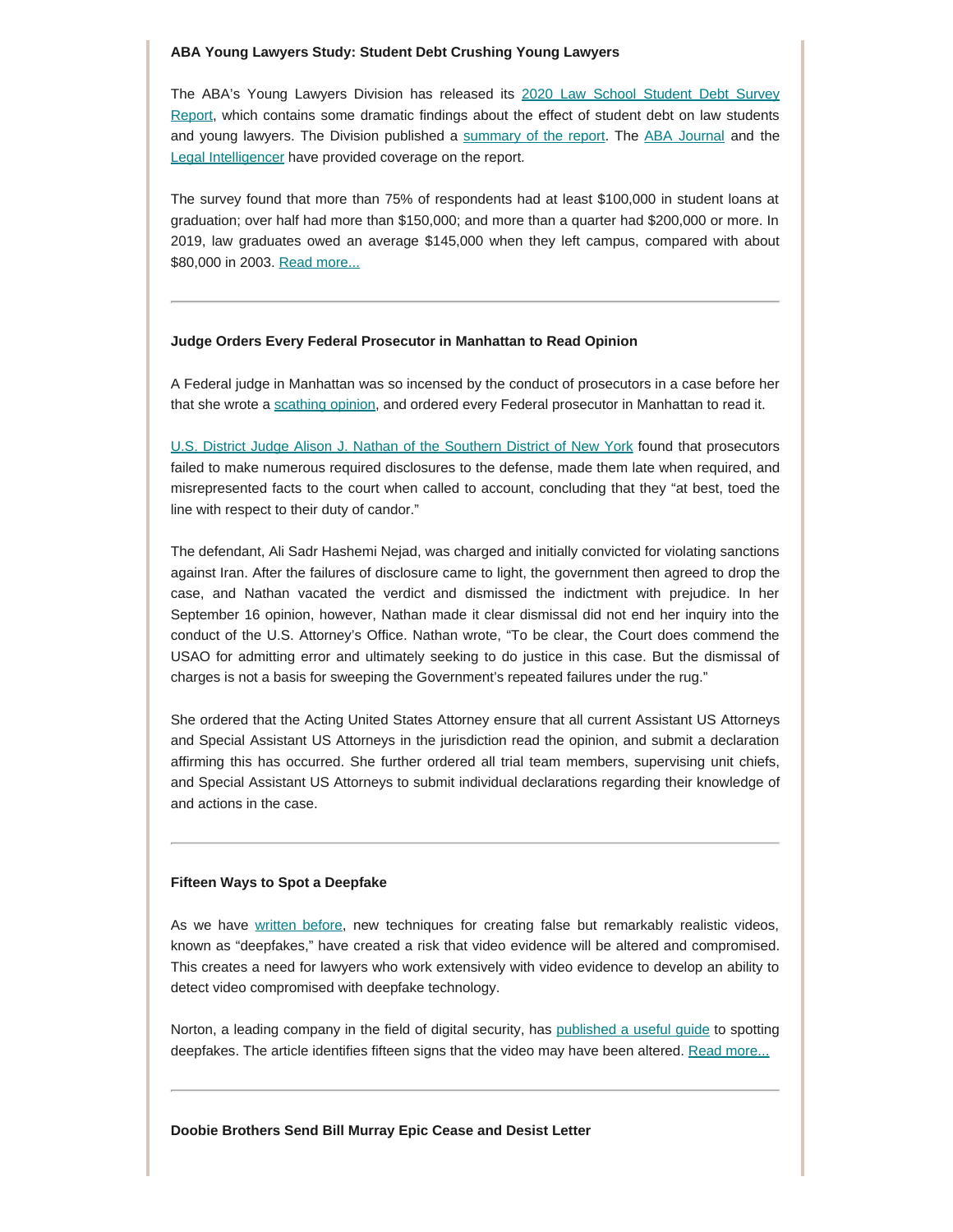Cease and desist letters have become something of a literary genre in legal writing. Over the years we have noted many well-written and amusing ones in this space. [A new example](https://consequenceofsound.net/2020/09/the-doobie-brothers-bill-murray-letter-shirt-ads/?fbclid=IwAR2muFnt8zBaDBnQvtgMtxyNKdA-5splnX82ZoLWk_Jh1nculOHeFeEP324) from counsel for 2020 Rock and Roll Hall of Fame inductees The Doobie Brothers to Bill Murray joins our gallery of classics.

Murray owns a line of golf apparel. The company used the Doobies' hit song "Listen to the Music" without permission in ads for a shirt called "Zero Hucks Given." This prompted a cease and desist letter from Doobies counsel Peter T. Paterno, who noted, "given that you haven't paid to use it, maybe you should change the name to 'Zero Bucks Given.'"

Far from finished, Paterno adds, "This is the part where I'm supposed to cite the United States Copyright Act, excoriate you for not complying with some subparagraph that I'm too lazy to look up and threaten you with eternal damnation for doing so. But you already earned that with those Garfield movies."

Not to be outdone, Murray's counsel Alexander Yoffe responded with a [settlement offer](https://consequenceofsound.net/2020/09/bill-murray-doobie-brothers-response/): "Please provide us with the shirt size for yourself, Tom Johnston, Patrick Simmons, Michael McDonald, and John McFee, along with which of our client's shirts you find the least offensive, and we will happily upgrade your wardrobes and hopefully win each of you over as new fans of the brand."

"At least that's ['what this fool believes](https://www.youtube.com/watch?v=dJe1iUuAW4M).""



[Lawyers Concerned for Lawyers](https://www.lclpa.org/) (LCL) is a confidential and safe resource for Pennsylvania attorneys and their family members who may be struggling with their mental health or substance use. An astounding one in three legal professionals will face these issues at some point in their career. Over the past 32 years, LCL has confidentially assisted and supported thousands of individuals who have faced a myriad of challenges (including grief, stress, anxiety, depression, eating disorders, gambling problems, problematic alcohol or prescription drug use, etc.), helping them navigate through dark and difficult times. Members of our profession are dying because they are afraid or unable to ask for help. If you or someone you know is struggling, please call us. You may save a life. There is help and there is hope.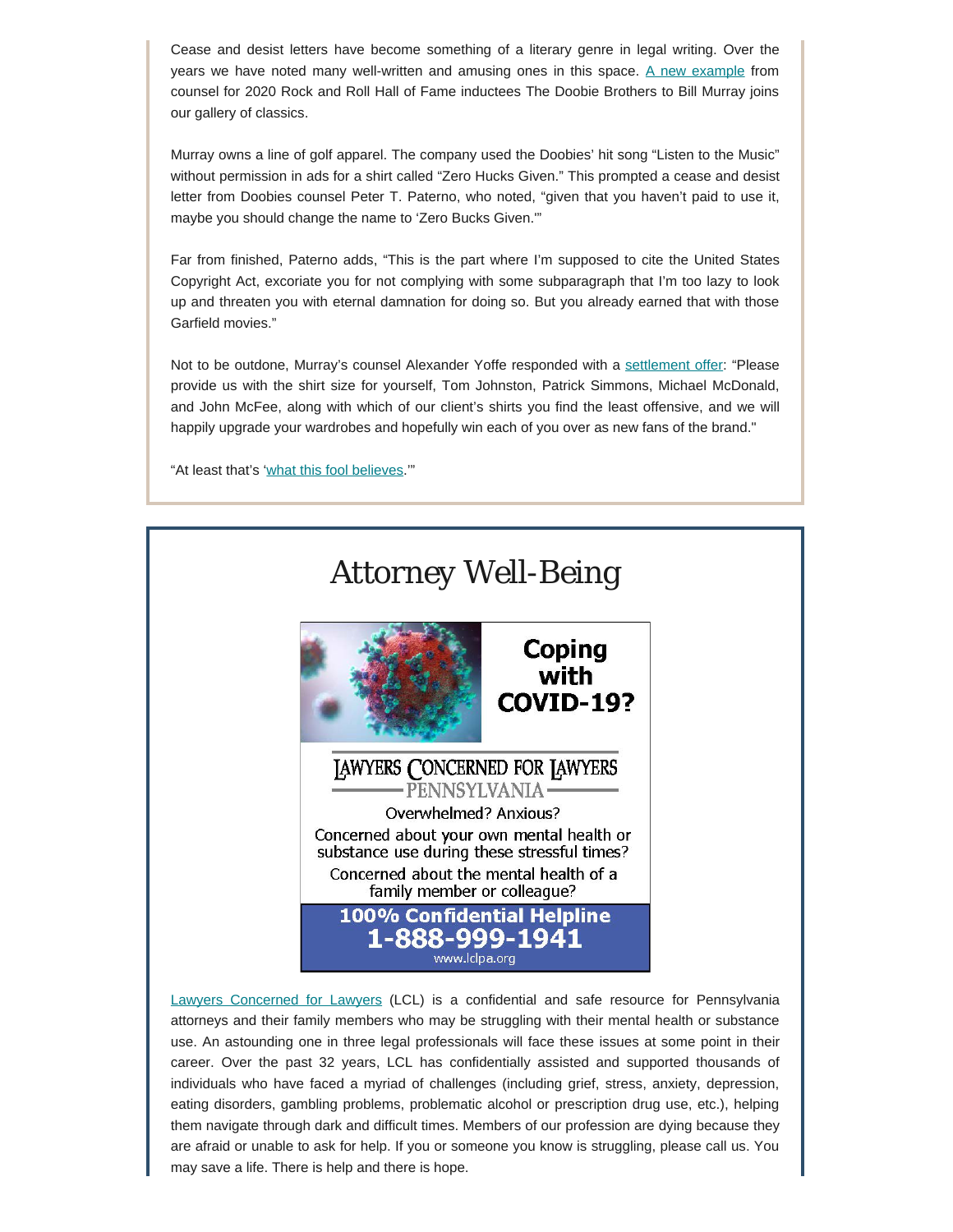### **Confidential 24/7 Helpline: 1-888-999-1941**

Lawyers-only support meetings Peer and staff support & resource coordination LCL resources are free, voluntary, & confidential Free CLE, resources, and information at [www.lclpa.org](https://www.lclpa.org/) Assessment by a healthcare professional to determine a customized treatment plan, if indicated

# *Around the Court*



### **Pennsylvania Supreme Court, Department of Human Services to Hold Statewide Discussions about Autism in the Courts**

Committed to access to justice for Pennsylvanians with an autism spectrum disorder (ASD), the Pennsylvania Supreme Court, along with the Pennsylvania Department of Human Services (DHS), today announced plans for regional discussions aimed at learning about court experiences from individuals with an ASD.

Spearheaded by Supreme Court Justice Kevin Dougherty on behalf of the Court, the virtual kickoff roundtable will be held Nov. 17, with regionally scheduled discussions to follow.

"Earlier this year, the Supreme Court signaled its commitment to Pennsylvanians with autism by forming a first-of-its-kind partnership with the Department of Human Services to heighten our focus on helping judges better understand and communicate with individuals with an ASD," said Justice Dougherty.

"Education and awareness are critical to ensuring we are providing for the needs of all court users, especially those with an ASD," Dougherty said. "The more we learn, the more we grow as a system and as a community, but most importantly in our ability to be part of the type of positive change that will impact Pennsylvania families."

[Read the full press release.](http://www.pacourts.us/assets/files/newsrelease-1/file-10333.pdf?cb=432945)

# *From the Pennsylvania Bar Association*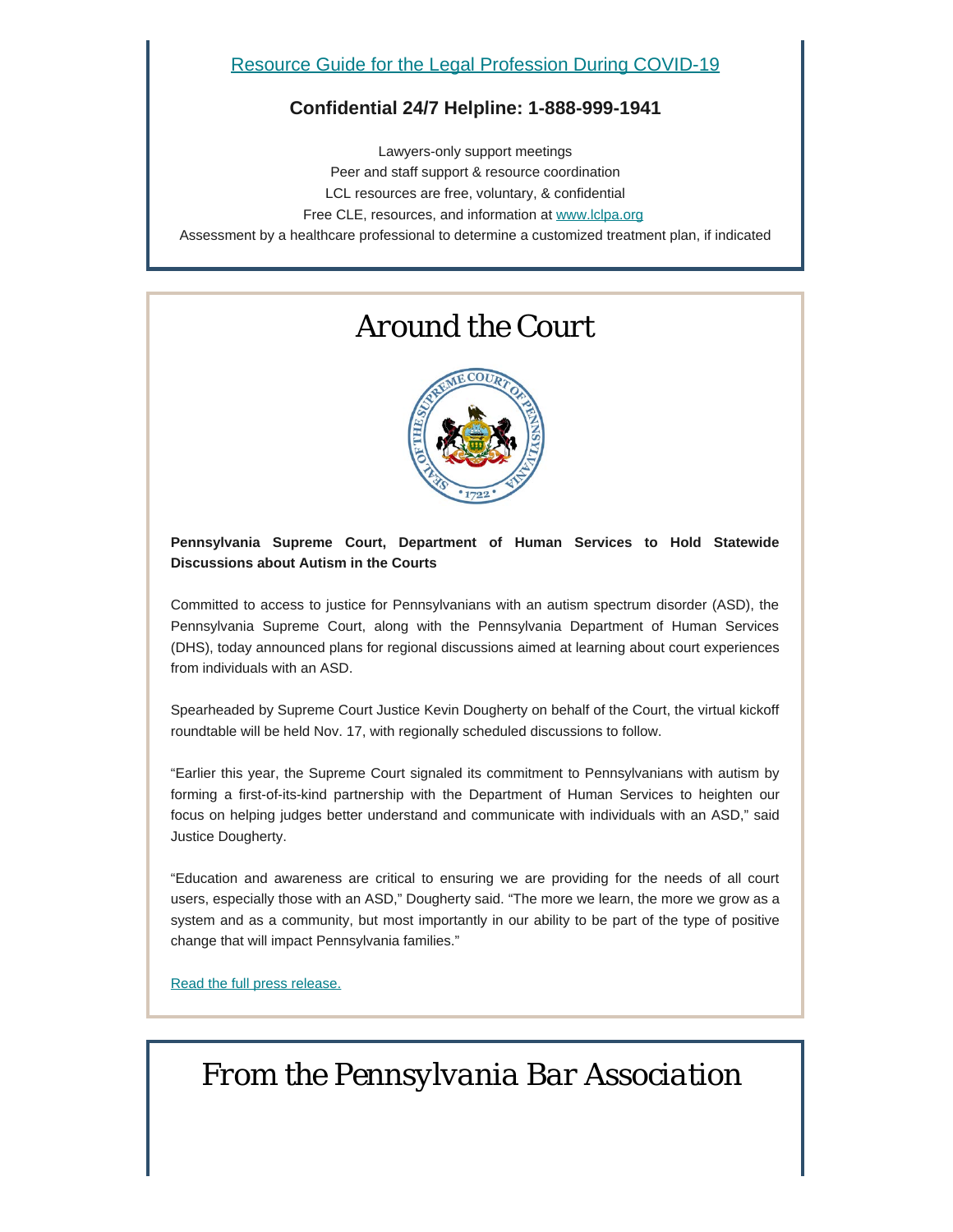

*The Disciplinary Board would like to welcome the Pennsylvania Bar Association (PBA) to our newsletter! Look here for PBA-provided information in future newsletters. We thank the PBA for this collaborative effort to provide information to our subscribers!*

2020 is a year of challenges. Lawyers like you are feeling the impact of COVID-19 on their careers. The Pennsylvania Bar Association (PBA) is hard at work providing tools and insights and prompting changes that are pushing back on the pandemic. These are some of the actions taken by the PBA so far this year:

- Advocating with the Supreme Court of Pennsylvania and its CLE Board for an extension of the April CLE compliance period and for allowing all 2020 CLE credits to be done through distance learning
- Advocating for a provisional law license for law school graduates in light of the postponement of the bar exam to October and establishing the PBA Project Board that lists professional assignments for these law graduates
- Partnering with the Pennsylvania Board of Law Examiners to help connect candidates for the bar with quiet rooms with doors that close and stable Wi-Fi when taking the online bar exam
- Extending eligibility for the Wills for Heroes program to provide estate planning documents to health care professionals fighting on the front lines against COVID-19
- Issuing the first-in-the-nation formal ethics opinion regarding lawyers' ethical obligations when working remotely
- Lobbying for extension of the paycheck protection program leading to the enactment of the Paycheck Protection Program Flexibility Act
- Lobbying in Harrisburg for remote notarization and remote municipal meetings, which was ultimately enacted as Act 15 of 202
- Advocating with the Administrative Office of Pennsylvania Courts for the wearing of masks in courthouses

*Please note that the Disciplinary Board of the Supreme Court of Pennsylvania and the Pennsylvania Bar Association (PBA) are separate organizations. For more information about PBA, visit their [website](https://www.pabar.org/site/).*

# *We Want To Hear From You...*

We are always on the lookout for stories of interest relating to legal ethics, new issues in the practice of law, lawyer wellness, and funny or just plain weird stories about the legal profession. If you come across something you think might be enlightening, educational, or entertaining to our readers or social media followers, [pass it along](mailto:dboard.news@pacourts.us). If you're our original source, there may be a hat